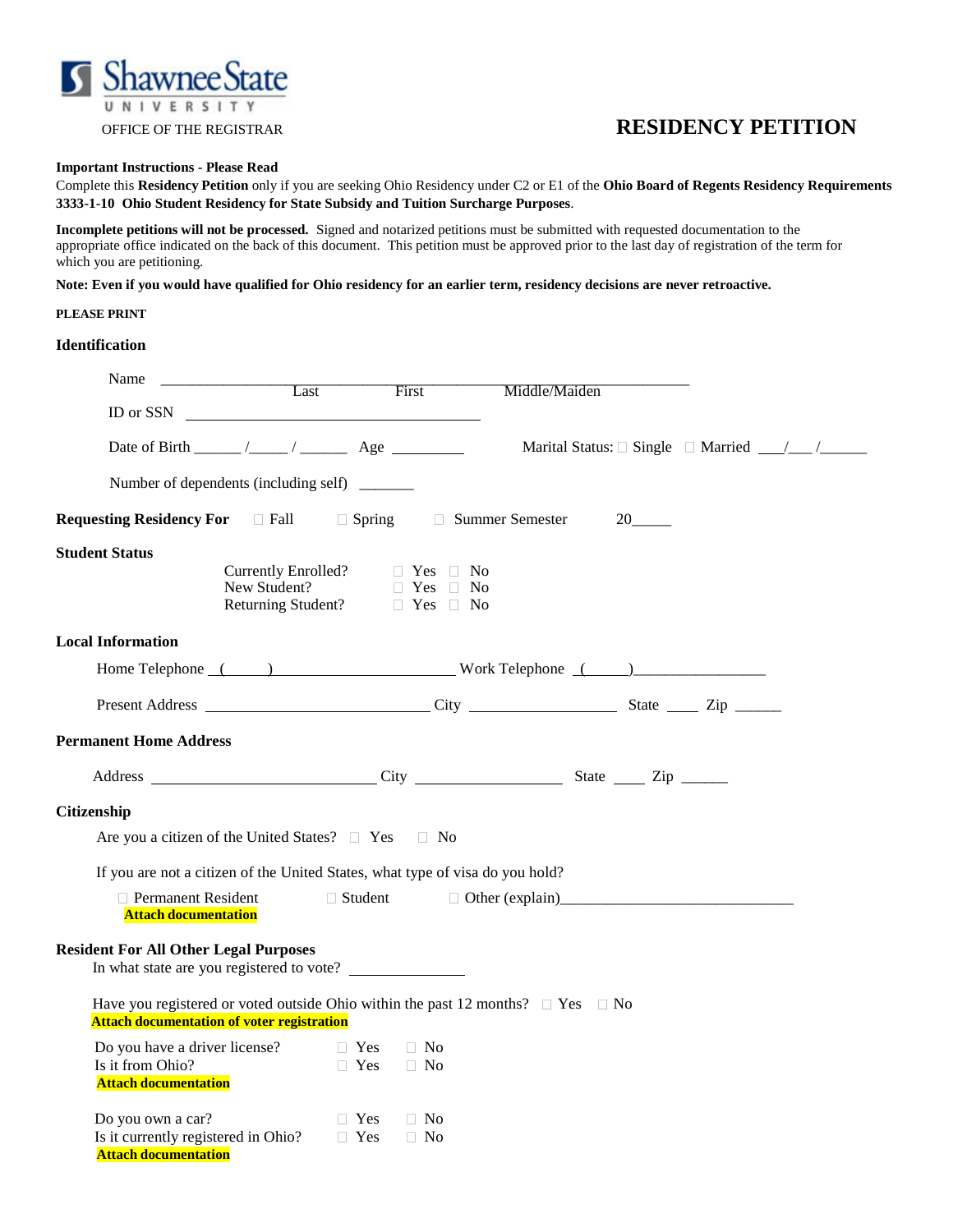# **Place You Lived the Immediate Past Summer**

|                                                              | ັ<br>- - | $\overline{\phantom{a}}$<br>Jiai v<br>$\cdots$<br>_________ |
|--------------------------------------------------------------|----------|-------------------------------------------------------------|
| $\sim$<br>Yes<br>N <sub>0</sub><br>w<br>$\sim$ 01 KHILE<br>ີ | пек      |                                                             |

#### **Residences**

 In careful chronological order (listing present address first) indicate where you have lived since completion of high school, or for the past five years, whichever is shorter. Clearly document your absences if longer than three weeks in duration, beginning one year preceding the date you began living in Ohio through the present.

|                                                                                                                | <b>City/State</b>                                                                                                                       | Dates (month, day, year)                                                                                                                                                                                                       |                                                                                                                                                                                                                              |  | <b>Primary Activity</b> |           |  |
|----------------------------------------------------------------------------------------------------------------|-----------------------------------------------------------------------------------------------------------------------------------------|--------------------------------------------------------------------------------------------------------------------------------------------------------------------------------------------------------------------------------|------------------------------------------------------------------------------------------------------------------------------------------------------------------------------------------------------------------------------|--|-------------------------|-----------|--|
|                                                                                                                |                                                                                                                                         | From To                                                                                                                                                                                                                        |                                                                                                                                                                                                                              |  |                         |           |  |
|                                                                                                                |                                                                                                                                         | From the state of the state of the state of the state of the state of the state of the state of the state of the state of the state of the state of the state of the state of the state of the state of the state of the state |                                                                                                                                                                                                                              |  |                         |           |  |
|                                                                                                                |                                                                                                                                         |                                                                                                                                                                                                                                | From $T_0$ $T_0$ $T_1$ $T_2$ $T_3$ $T_4$ $T_5$ $T_6$ $T_7$ $T_8$ $T_9$ $T_9$ $T_9$ $T_9$ $T_9$ $T_9$ $T_9$ $T_9$ $T_9$ $T_9$ $T_9$ $T_9$ $T_9$ $T_9$ $T_9$ $T_9$ $T_9$ $T_9$ $T_9$ $T_9$ $T_9$ $T_9$ $T_9$ $T_9$ $T_9$ $T_9$ |  |                         |           |  |
|                                                                                                                |                                                                                                                                         |                                                                                                                                                                                                                                |                                                                                                                                                                                                                              |  |                         |           |  |
|                                                                                                                | Attach documentation showing you have lived in Ohio for the previous 12 consecutive months (i.e. apartment lease, canceled rent checks, | From the state of the state of the state of the state of the state of the state of the state of the state of the state of the state of the state of the state of the state of the state of the state of the state of the state |                                                                                                                                                                                                                              |  |                         |           |  |
|                                                                                                                | rent receipts, landlord's statement).                                                                                                   |                                                                                                                                                                                                                                |                                                                                                                                                                                                                              |  |                         |           |  |
| <b>Ohio Income Tax</b>                                                                                         |                                                                                                                                         |                                                                                                                                                                                                                                |                                                                                                                                                                                                                              |  |                         |           |  |
|                                                                                                                | Have you filed an Ohio personal income tax statement within the previous 12 months?<br><b>Attach documentation</b>                      |                                                                                                                                                                                                                                |                                                                                                                                                                                                                              |  | $\Box$ Yes              | $\Box$ No |  |
| If not entirely self-supporting, who claimed you as an exemption on the past year's federal income tax return? |                                                                                                                                         |                                                                                                                                                                                                                                |                                                                                                                                                                                                                              |  |                         |           |  |

name relationship

 **Attach documentation**

## **Source of Support**

Explain completely your sources of money received during the previous 12 months (from employment, savings, loans, G.I. Bill, Social Security benefits, spouse, etc.) and fully document your sources (copies of contracts or awards, check stubs containing your name, statement from payroll officials, W-2 forms, etc.) Use additional paper as needed.

\_\_\_\_\_\_\_\_\_\_\_\_\_\_\_\_\_\_\_\_\_\_\_\_\_\_\_\_\_\_\_\_\_\_\_\_\_\_\_\_\_\_\_ \_\_\_\_\_\_\_\_\_\_\_\_\_\_\_\_\_\_\_\_\_\_\_\_\_\_\_\_\_\_\_\_

You must show income that can reasonably be considered adequate as self-sustaining. If you are a student during the 12 months being reviewed, you must show income that includes the cost of tuition, room and board, books and supplies and daily living expenses.

| Source 1 |                                                       | Source $2\ \_$  |                                              |  |  |
|----------|-------------------------------------------------------|-----------------|----------------------------------------------|--|--|
|          | type of support                                       | type of support |                                              |  |  |
|          | Since $/$ $/$ to $/$ $/$                              |                 | Since $/$ $/$ to $/$ $/$                     |  |  |
|          | State ___________ Amount in past 12 months \$________ |                 | State __________ Amount in past 12 months \$ |  |  |
|          | Source 3                                              |                 |                                              |  |  |
|          | type of support                                       |                 | type of support                              |  |  |
| Since    | $\sqrt{2}$ to $\sqrt{2}$                              |                 | Since $/$ $/$ to $/$                         |  |  |
|          | State ___________ Amount in past 12 months \$         |                 | State __________ Amount in past 12 months \$ |  |  |